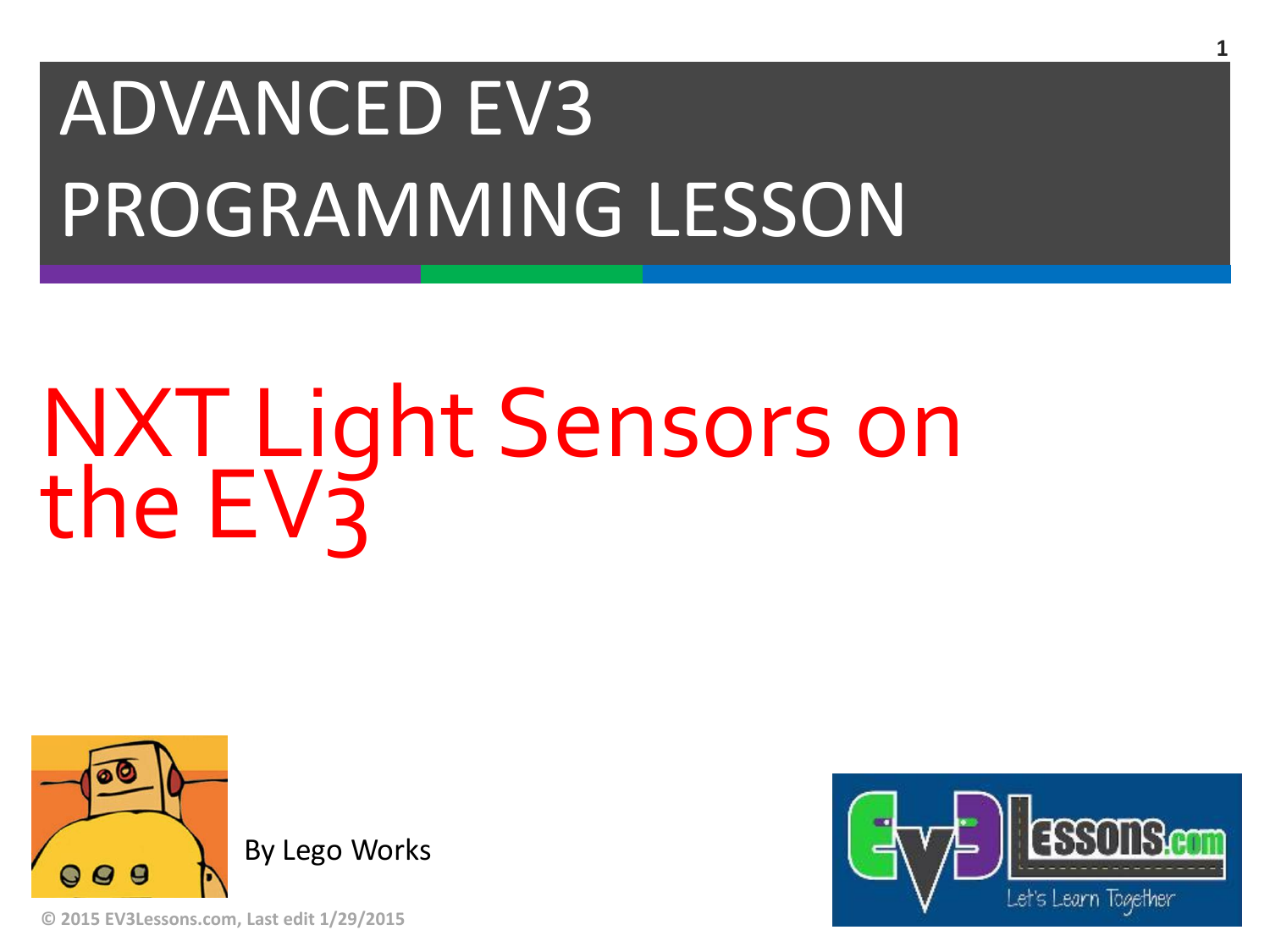**2**

- The goal of this lesson is to help you use your NXT Light Sensors with your EV3
- The main purpose of the code is to calibrate your NXT sensors
- Thank you to FLL Team Lego Works from PA for sharing this lesson with us
- Please note that you will need to understand FILES to use this code. We will add a lesson on this topic soon.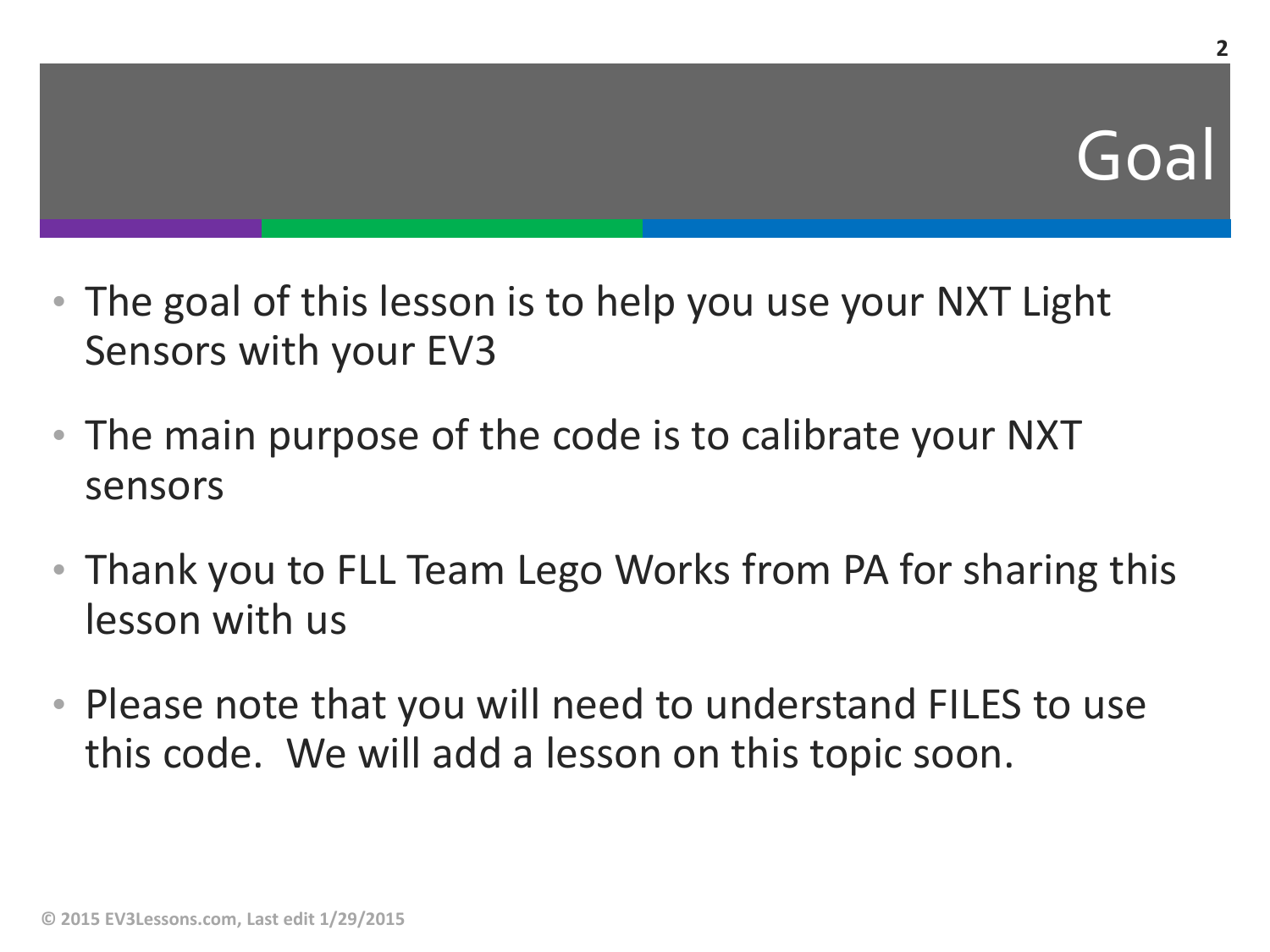#### STEP 1: CALIBRATE\_LS: Store Black/White Readings to FILES



Take raw sensor value, put it into the second line of the calibrate file access block, and display

calibrate file access block: reverts back to first line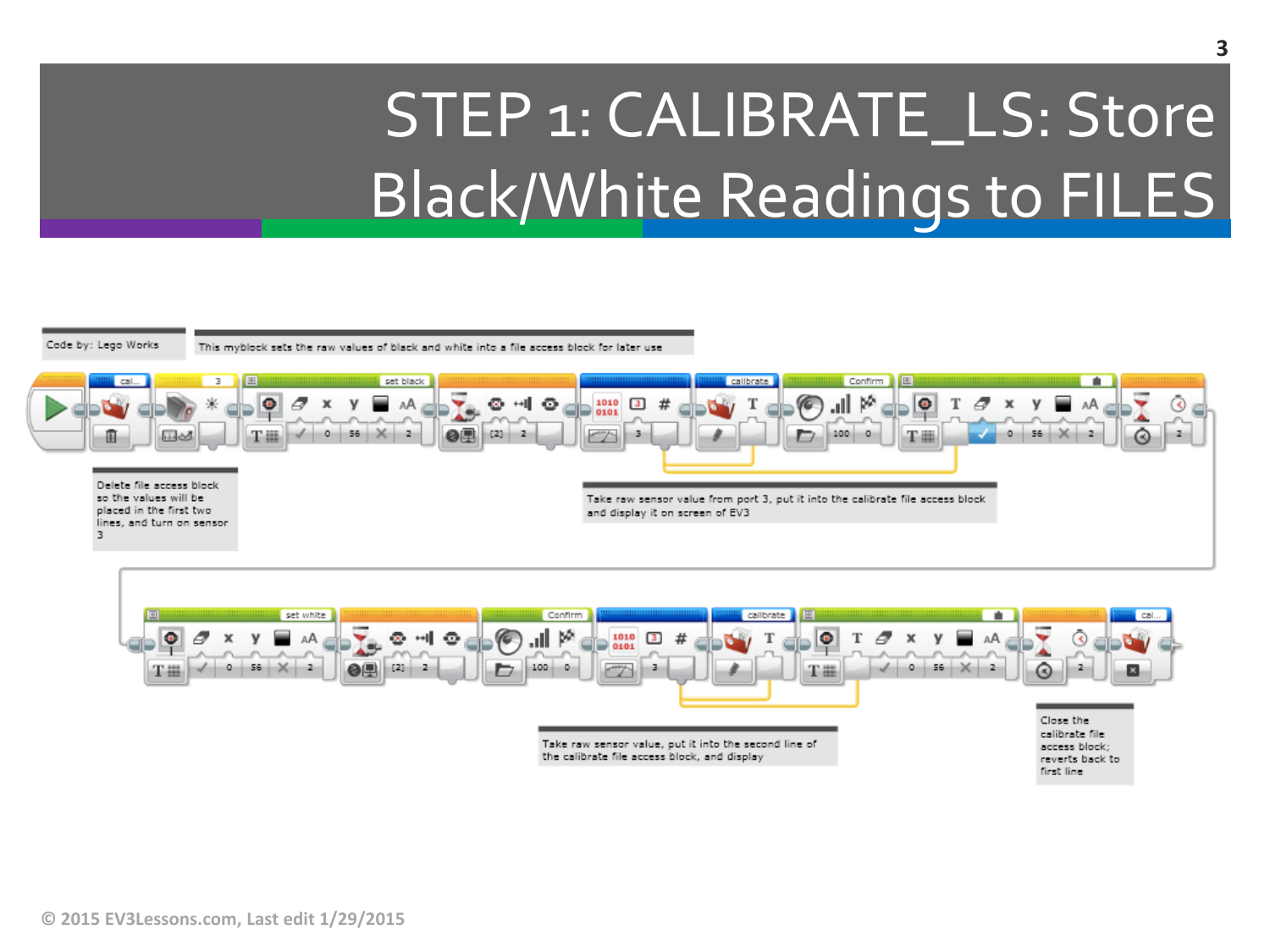#### STEP 2: VARIABLE\_SET: READING THE VALUES into Variables

This uses Files. We will have a seperate lesson on files. Files are like variables (which store data across the same project) except files store the data even after you stop the program. (Comment added by Droids Robotics)



Writes line one of the calibrate file access block into the variable named black. Same with white, except it reads line 2 of the calibrate file access block. Closes the file access block.

Code by: Lego Works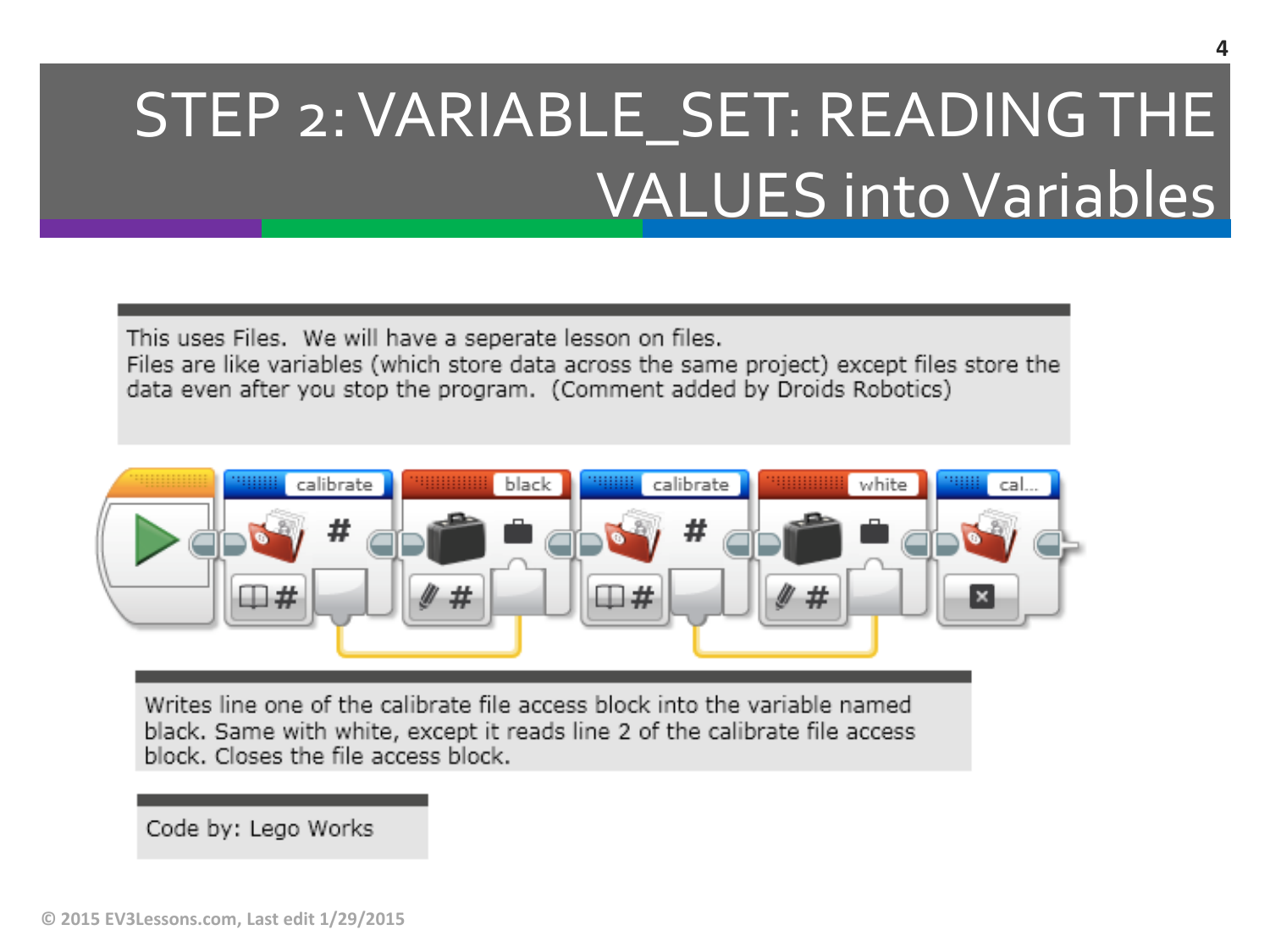#### STEP 3: LIght\_sensor: Normalize the Light Sensor Readings to 0-100

This myblock converts the raw value to a value between 0 and 100



Allows you to choose what port you will be using

Takes the raw value of the designated port, and using the following equation, converts it to a number between 0 and 100 (Raw value - Black) \* 100 / (white - black)

The final value is then is accesed through the myblock outbound parameter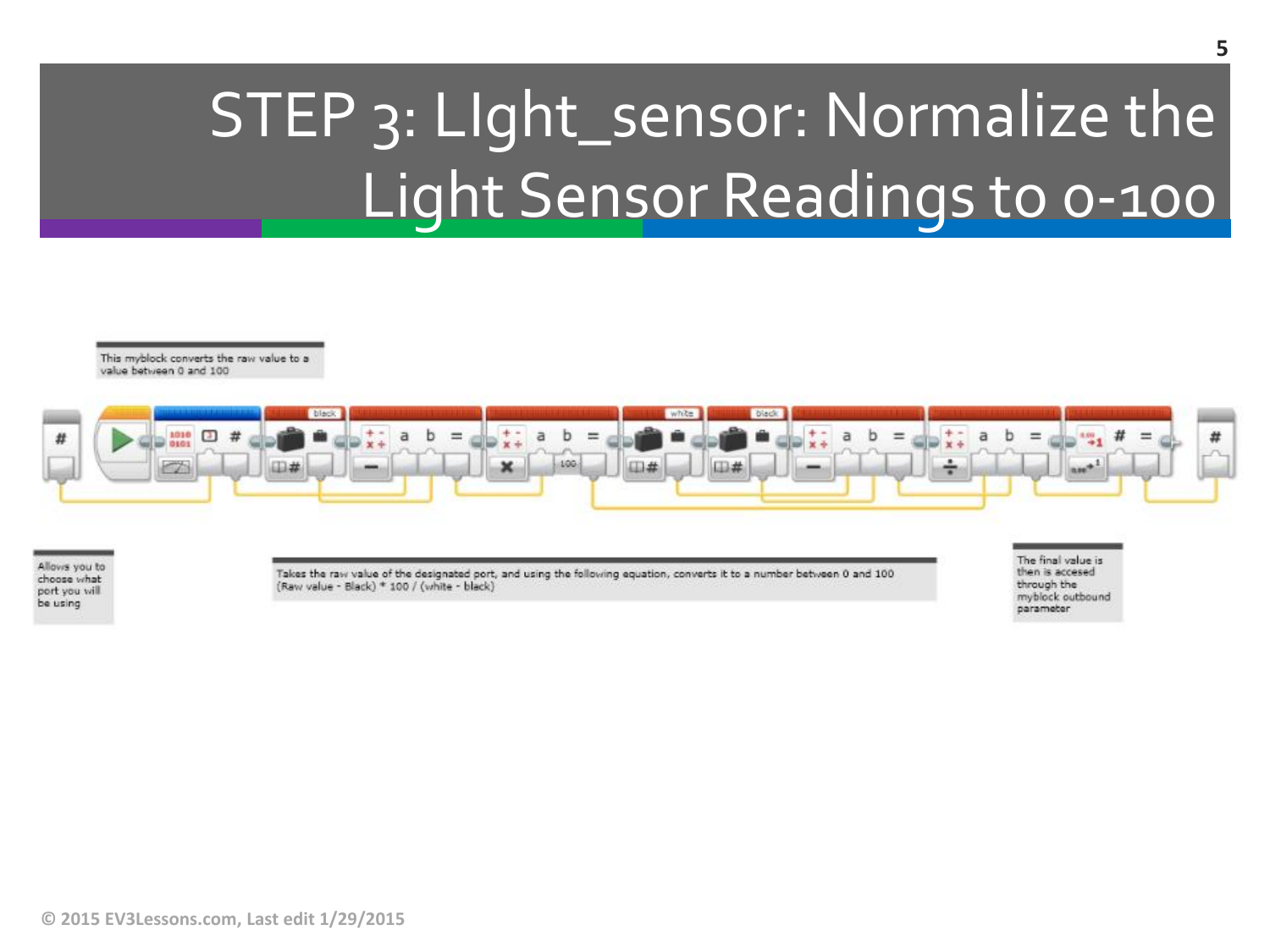### STEP 4: TEST Loop: Calibrating and **Reading**

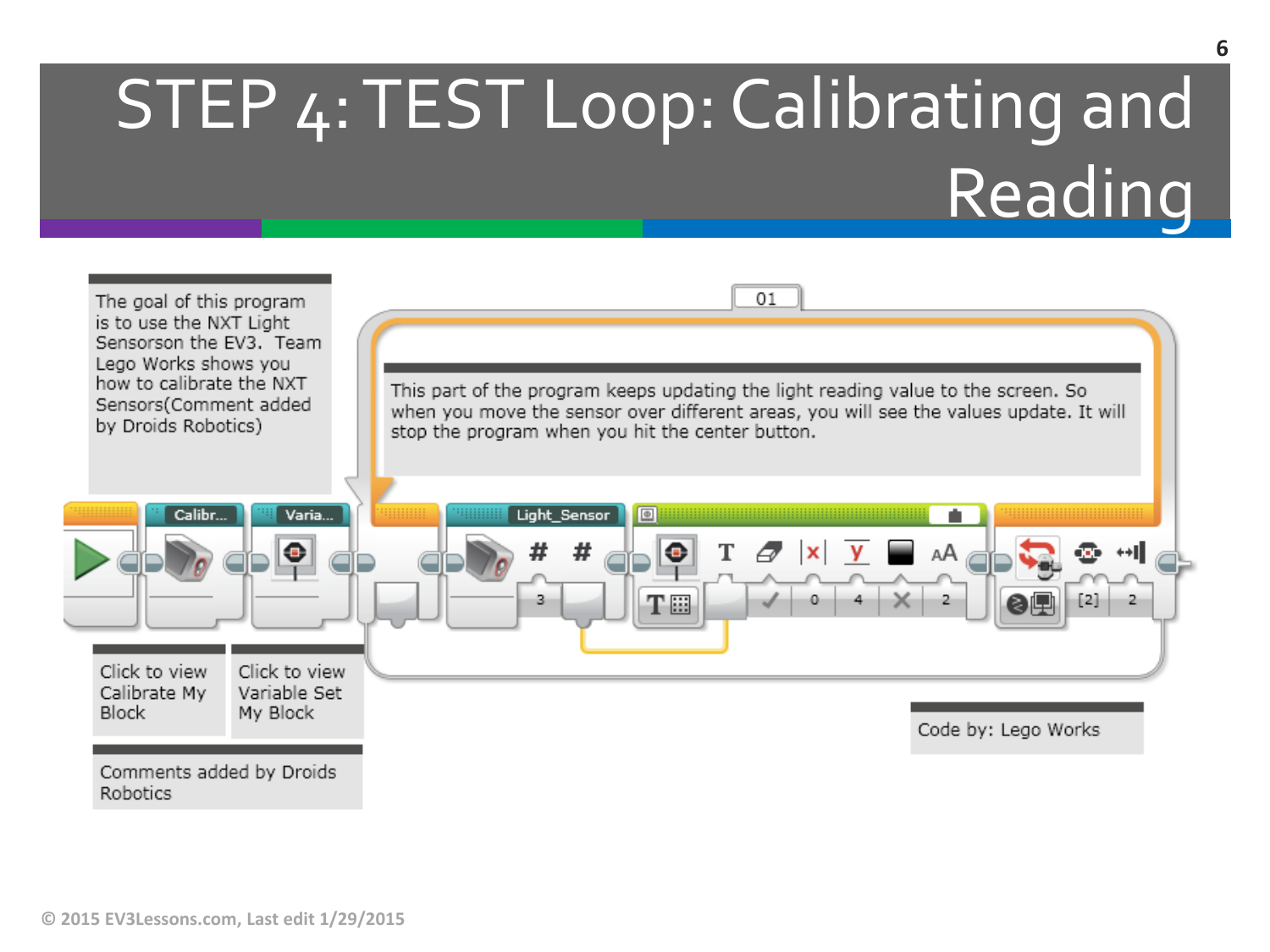#### Video Of Running the PROGRAM

Watch this video to see how this code works.

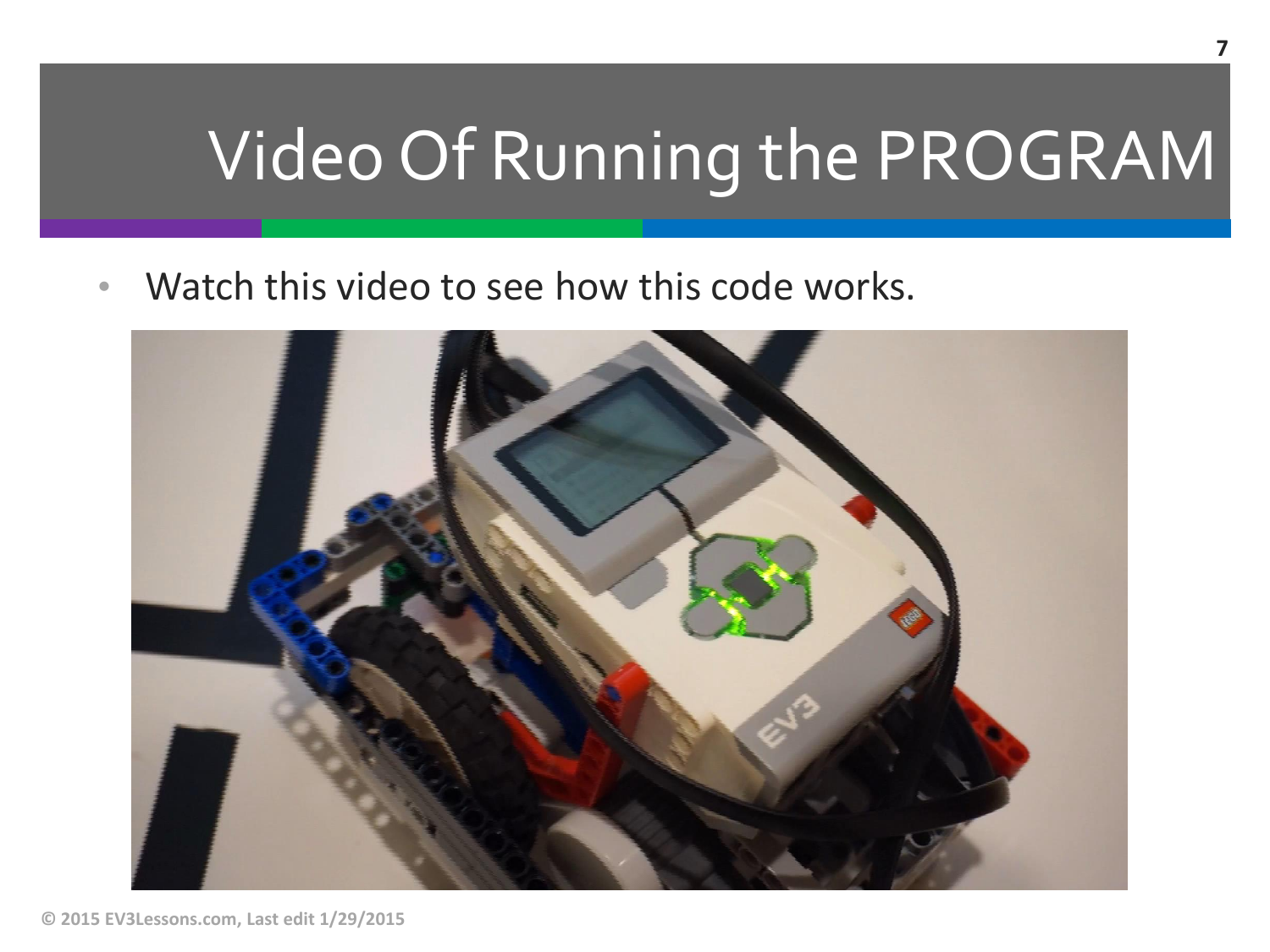### YouTube Version of the Same Tutorial

**T** For this lesson, we have an added bonus: a YouTube companion lesson…

- Visit
- [https://www.youtube.com/](https://www.youtube.com/watch?v=I7Bqvk-uMLk) watch?v=I7Bqvk-uMLk